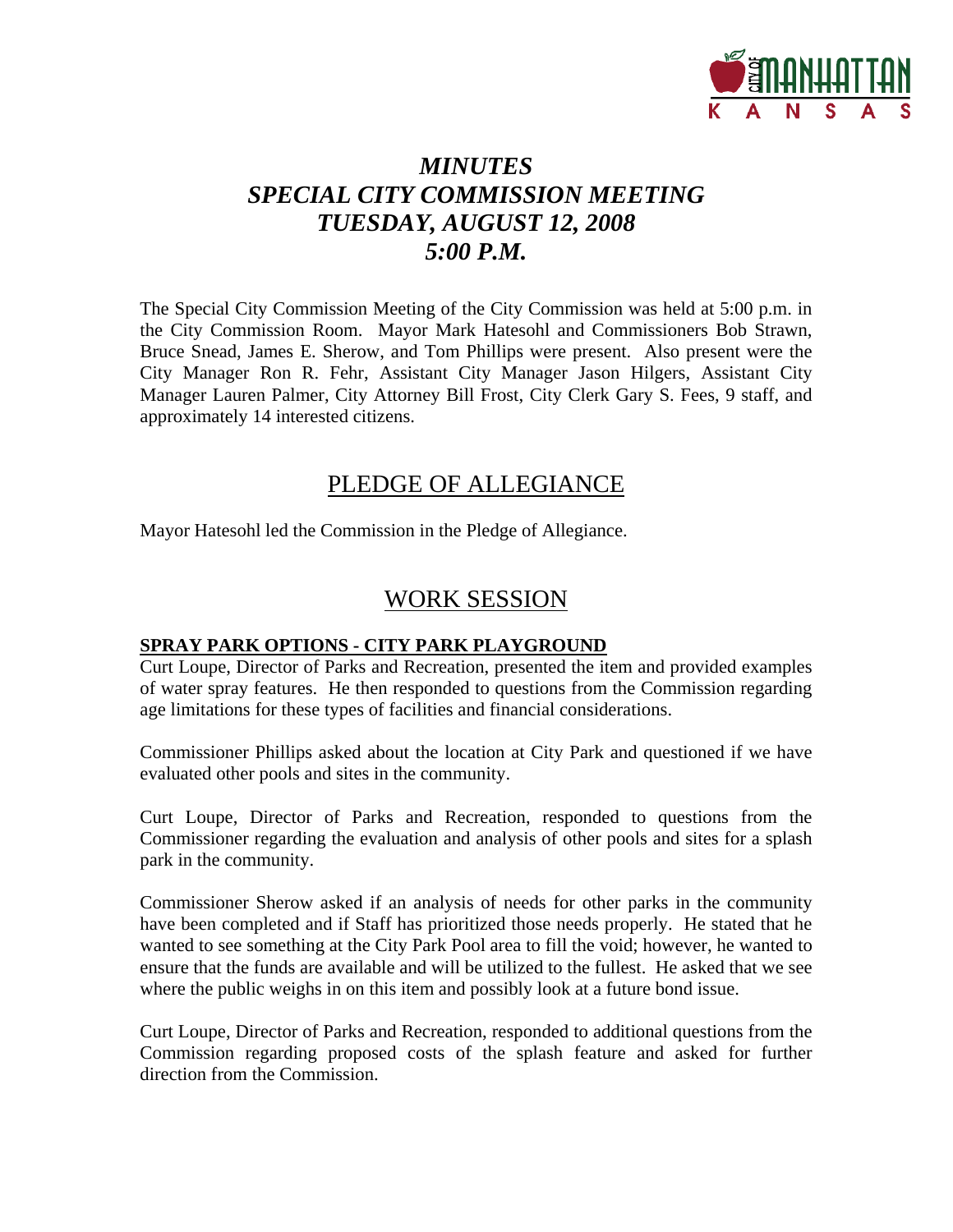## WORK SESSION *(CONTINUED)*

### **SPRAY PARK OPTIONS - CITY PARK PLAYGROUND** *(CONTINUED)*

Mayor Hatesohl stated that he was comfortable waiting for a comprehensive plan for the pools and proposed splash park and allowing the voters to voice their wishes.

Commissioner Snead stated that it makes sense to have this feature in City Park and was inclined to press ahead. He then provided additional background information about Douglass Park and City Park Pool.

Commissioner Strawn stated this is not a necessity and that the City is dealing with serious budget challenges. He asked that the item be given additional consideration and provide an opportunity for community feedback.

Ron Fehr, City Manager, provided additional information on the item and informed the Commission that additional time can be provided to allow for more feedback from the community and can discuss the topic again in early September.

### **CHARTER ORDINANCE - PROCESS FOR PUBLIC IMPROVEMENT CONTRACTS**

Dave Fritchen, Professor, College of Engineering, Department of Architectural Engineering and Construction Science, Kansas State University, presented an overview of alternative project delivery methods, design review stages, project delivery timelines, design-bid-build methods, construction manager at risk methods, design-build methods, construction management agency methods, and program management methods. He then answered questions from the Commission regarding the process using alternate delivery methods and potential savings of money.

Bill Frost, City Attorney, provided additional background information on amending the Charter Ordinance and discussed a draft ordinance regarding the process for public improvement contracts. He then answered questions and provided clarification regarding the proposed charter ordinance.

Dee Robert Ross, 2304 Brockman Street, asked about the process involved and petitions being circulated. He voiced concern about the item being proposed to finance multiple projects and asked to put a halt to state and federal funds to do a north and south redevelopment project that half the people don't want to do.

Mayor Hatesohl, Ron Fehr, City Manager, and Bill Frost, City Attorney, responded to questions raised regarding the charter ordinance being proposed and provided clarification on the method proposed to solicit construction services.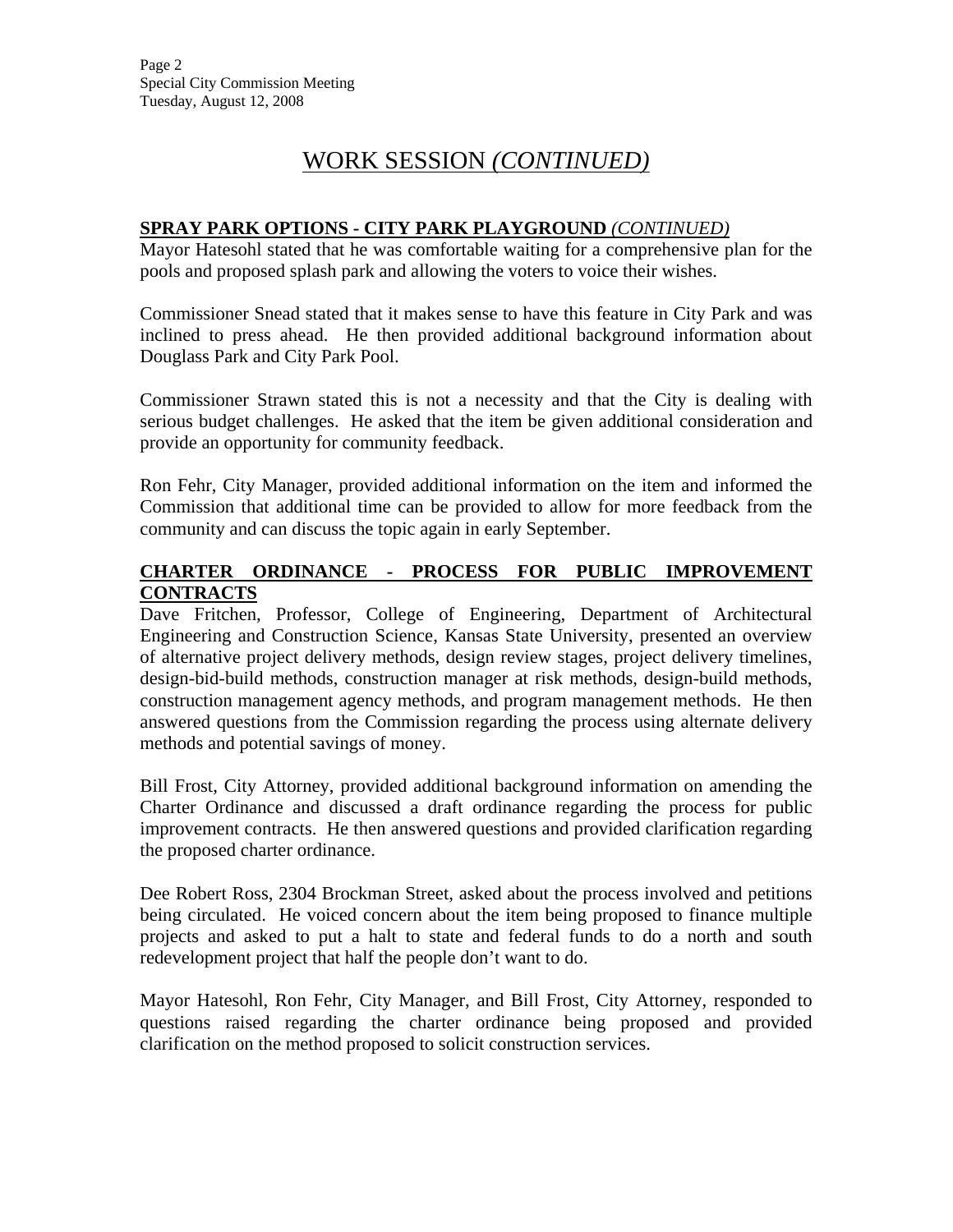### WORK SESSION *(CONTINUED)*

#### **CHARTER ORDINANCE - PROCESS FOR PUBLIC IMPROVEMENT CONTRACTS** *(CONTINUED)*

After further discussion, the Commission directed City staff to continue to develop a charter ordinance for the process of public improvements and to bring the item back to the Commission.

At 6:40 p.m., the Work Session concluded and the Commission took a brief recess until 7:00 p.m.

### SPECIAL MEETING

#### **PUBLIC HEARING - 2009 BUDGET; 2009-2014 CAPITAL IMPROVEMENTS PROGRAM; AMEND WATER RATES; AMEND SEWER RATES, SURCHARGES, PRETREATMENT FEES, AND SEPTAGE HAULER FEES**

Ron Fehr, City Manager, presented an overview of the 2009 Budget highlights and initiatives.

Melanie Landis, Finance Operations Accountant, presented an overview of the 2009 Budget, the 2009 short-term debt to be retired by 2012, a review of prior work sessions, the proposed mill and tax levy rate, and the proposed General Fund increase.

Bernie Hayen, Director of Finance, presented the City Budget as it related to growth and the proposed water rate increase, including: consumption and revenue, variable and fixed expenses, consumption and revenue by category, and water financial projections. He then presented the proposed wastewater rate increase and wastewater financial projections. He then responded to questions from the Commission.

Dale Houdeshell, Director of Public Works, and Bernie Hayen, Director of Finance, responded to questions from the Commission regarding consumption of water and users.

Ron Fehr, City Manager, and Bernie Hayen, Director of Finance, responded to questions from the Commission regarding the 2009 proposed Budget, two new fire stations being proposed and budget impact, building growth, water revenues projected, and discussed the amount of property taxes being collected from new construction. They informed the Commission that a future Work Session would be held to discuss the water rate structure.

Mayor Hatesohl opened the public hearing.

Hearing no comments, Mayor Hatesohl closed the public hearing.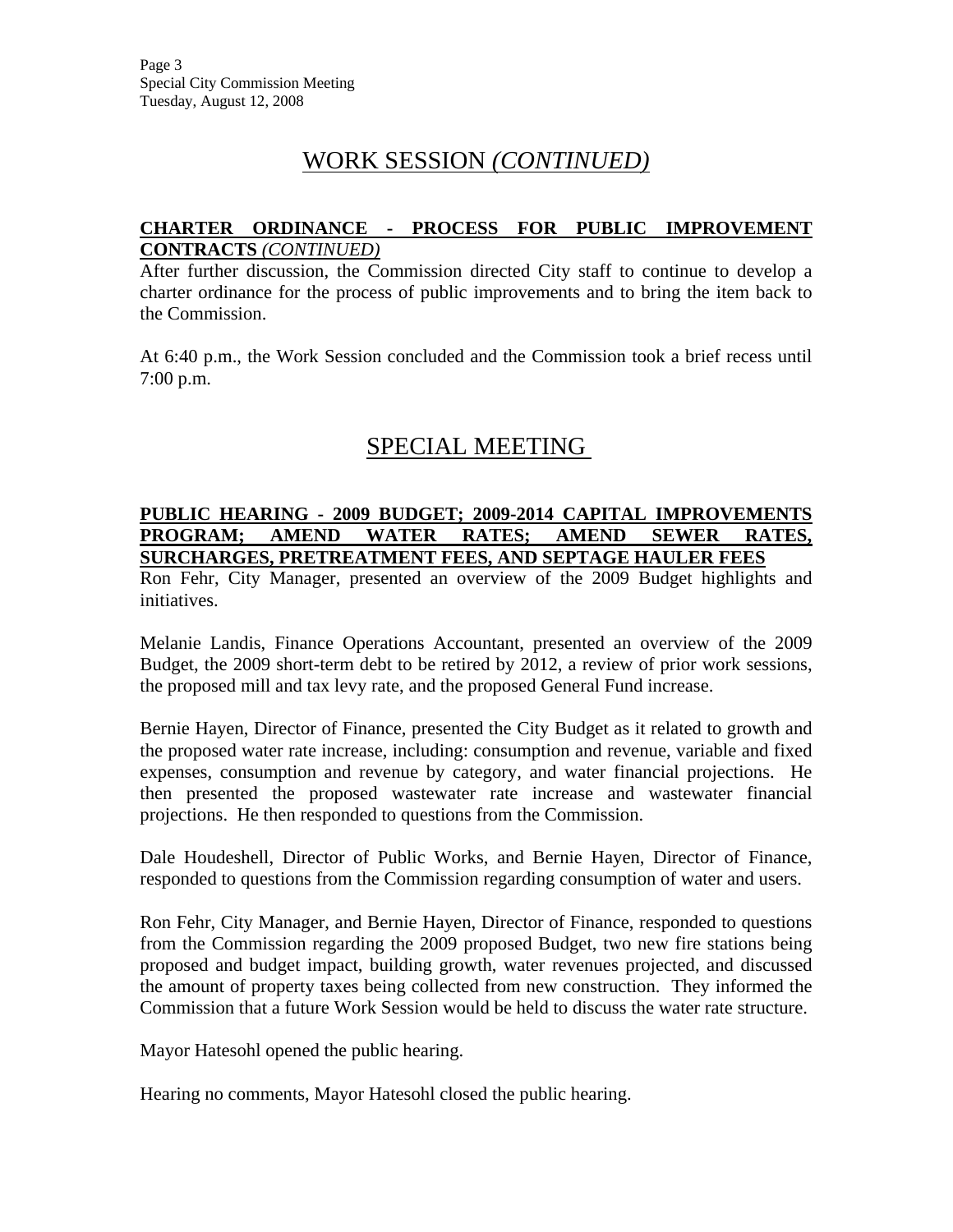#### **FIRST READING - 2009 BUDGET and 2009-2014 CAPITAL IMPROVEMENTS PROGRAM; AMEND WATER RATES; AND AMEND SEWER RATES, SURCHARGES, PRETREATMENT FEES, AND SEPTAGE HAULER FEES**

After additional discussion, Commissioner Snead moved to approve first reading of an ordinance adopting the 2009 City Budget and approve the budget recommendations as presented by City Administration and, adopt ordinances increasing the rate structure of the water utility and the wastewater utility. Commissioner Phillips seconded the motion. On a roll call vote, motion carried 4-1, with Commissioner Strawn voting against the motion.

#### **RESOLUTION NO. 081208-A – AMEND - MEMORANDUM OF AGREEMENT WITH LOCAL 2275 OF THE INTERNATIONAL ASSOCIATION OF FIREFIGHTERS**

Lauren Palmer, Assistant City Manager, presented the item.

Dee Robert Ross, 2304 Brockman Street, informed the Commission that firefighters are laying their lives on the line and the Commission is complaining about their pay raises and stated that they deserve more.

Tim Davenport, President, Local 2275 International Association of Fire Fighters, stated that he represented 60 people and provided additional information to the Commission on other comparable municipalities percentage of pay increases. He stated he was willing to be part of the process to build the budget next year.

Ron Fehr, City Manager, expressed appreciation to Mr. Davenport, to the Union team members, and to City personnel involved in this process.

After additional discussion, Commissioner Sherow moved to approve Resolution No. 081208-A adopting changes within the Memorandum of Agreement with Local 2275 of the International Association of Firefighters. Commissioner Snead seconded the motion. On a roll call vote, motion carried 4-1, with Commissioner Strawn voting against the motion.

At 8:40 p.m., the Commission took at brief recess.

### **AMEND NORTH AND SOUTH FINAL DEVELOPMENT AGREEMENTS**

Rick Kiolbasa, Dial Realty, provided an update on the North Redevelopment and stated that due to the delays in the redevelopment and construction as a result of the lawsuit, Dial requests to amend the Agreements. He then updated the Commission on the status of tenants in the North Redevelopment, stating that Hy-Vee broke ground last week, that Office Max has been lost as a retailer, that Mountain Mudd had recently closed, and said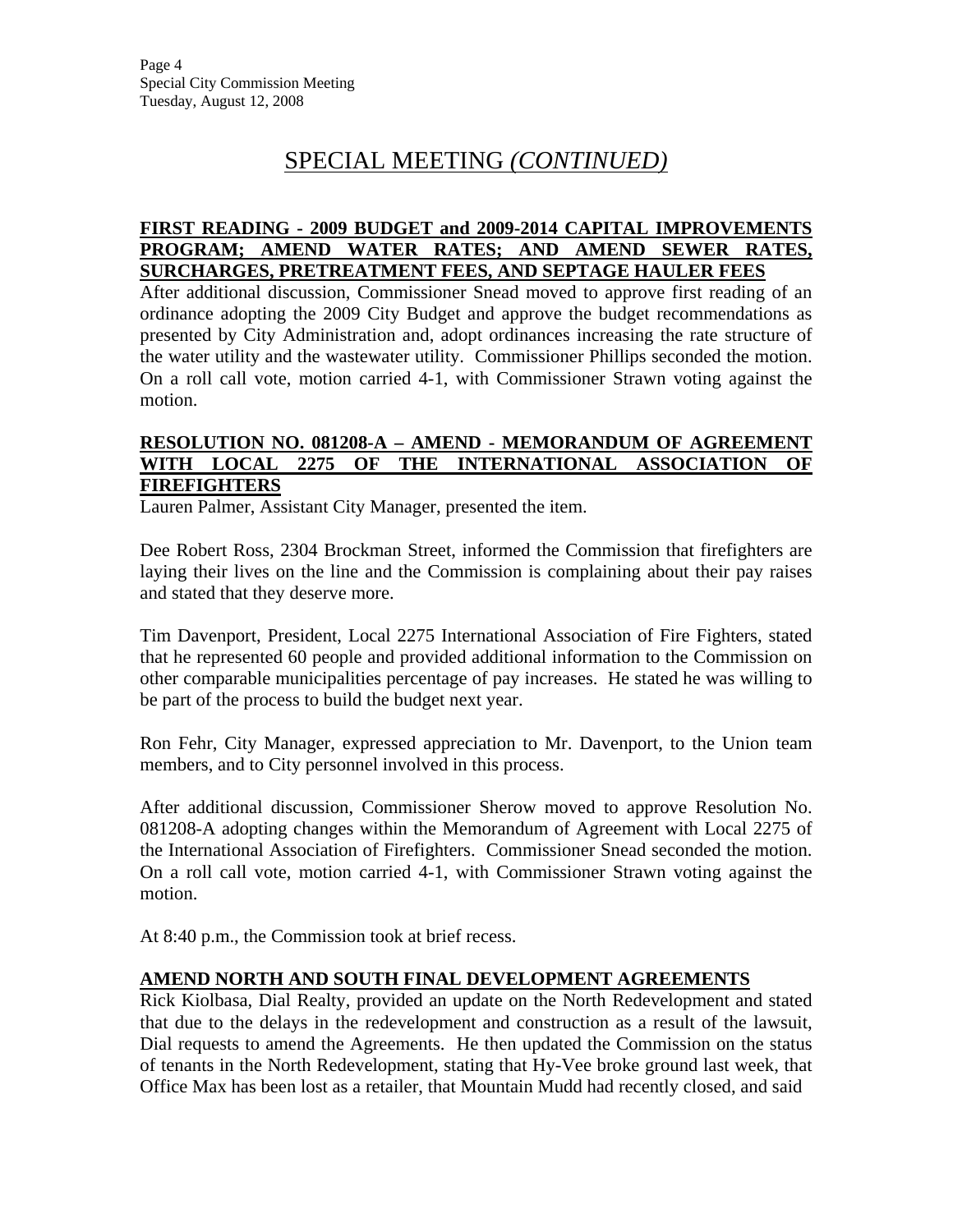#### **AMEND NORTH AND SOUTH FINAL DEVELOPMENT AGREEMENTS** *(CONTINUED)*

that the timetable for the residential will need to be slid back by six months as a result of the lawsuit. He stated that the proposed amendment would allow construction to proceed on the buildings for Petco and Bed Bath & Beyond. He then answered questions from the Commission.

Jason Hilgers, Assistant City Manager, presented the proposed amendment to the Final Development Agreements, explained the moral obligation, outlined impacts to the City and project costs, and provided an overview of financing scenarios. He then answered questions from the Commission regarding the City responsibilities in providing a moral obligation, Westar Energy relocation, North End tenant relocation costs, and provided additional information on the TIF "A" and STAR bonds.

Ron Fehr, City Manager, provided additional information on the STAR bonds and the TIF District that was established.

Jason Hilgers, Assistant City Manager, responded to questions from the Commission regarding the moral obligation and associated risks that have been examined by the City's financial advisors and bond counsel.

Ron Fehr, City Manager, and Jason Hilgers, Assistant City Manager, provided additional information on the importance of STAR bonds to be issued for the South Redevelopment area and presented a Downtown Redevelopment TIF District flow of funds chart. They then responded to additional questions from the Commission

Bernie Hayen, Director of Finance, and Ron Fehr, City Manager, responded to questions from the Commission.

Rick Kiolbasa, Dial Realty, provided additional clarification on the proposed amendment.

Jason Hilgers, Assistant City Manager, responded to questions from the Commission regarding the funding scenarios and moral obligation.

Rick Kiolbasa, Dial Realty, informed the Commission that Hy-Vee is moving forward, that Petco and Bed Bath & Beyond are comfortable in proceeding ahead with the status of the appeal pending, and that Best Buy is doing very well. He then answered questions from the Commission regarding percentage leased in the North and said that Dial is in negotiations with three or four smaller restaurants.

Jason Hilgers, Assistant City Manager, responded to questions from the Commission regarding the importance to the City and to Dial to do the amendment at this time.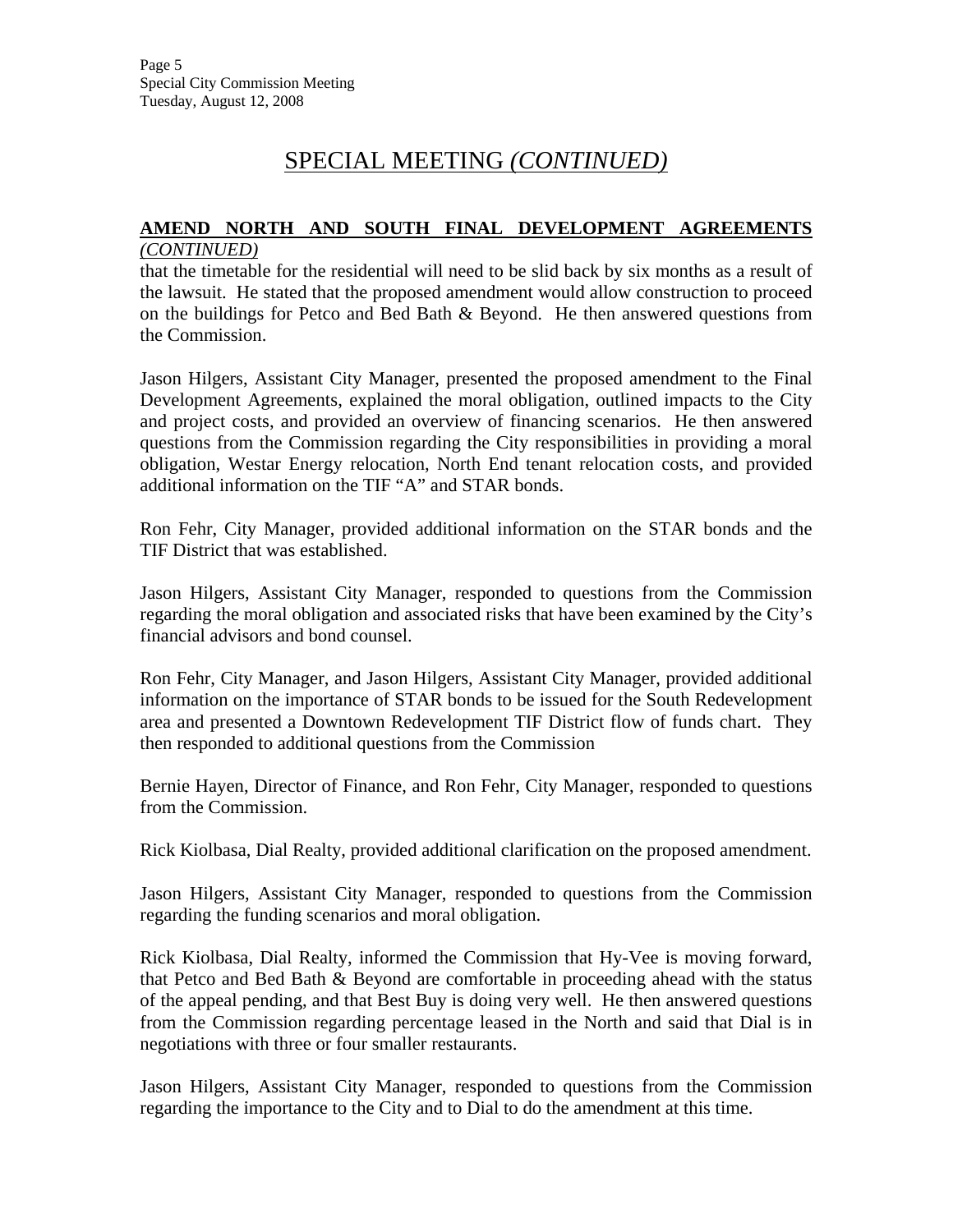#### **AMEND NORTH AND SOUTH FINAL DEVELOPMENT AGREEMENTS** *(CONTINUED)*

Bill Frost, City Attorney, provided additional clarification on the proposed amendment and the importance of STAR bonds to ensure the South Redevelopment is preserved. He then answered questions from the Commission regarding obligations of the City and Dial, as well as issuance of the TIF "A" bonds and interest rates of the bonds.

Jason Hilgers, Assistant City Manager, and Ron Fehr, City Manager, responded to questions from the Commission regarding risks associated with the bondholder and the importance of a moral obligation in the marketplace.

Rick Kiolbasa, Dial Realty, and Jason Hilgers, Assistant City Manager, informed the Commission of the importance in having quality tenants and leases; discussed the moral obligation, feasibility study, and incentive to perform; and explained the importance of timing associated with the proposed amendment.

Rick Kiolbasa, Dial Realty, responded to additional questions from the Commission and stated that Dial was still planning on being part of the South Redevelopment District.

Bill Frost, City Attorney, provided additional clarification on the item and answered questions from the Commission regarding the South Redevelopment Agreement, the proposed amendment, and the extended deadline for contingencies to be satisfied.

Dee Robert Ross, 2304 Brockman Street, asked if the City found a \$10 million discrepancy that favored Dial in the contract and if there would be a moral obligation from Dial.

Ron Fehr, City Manager, responded to the questions raised.

Commissioner Strawn stated that if Dial had performed the way they said they were going to perform, he did not believe that there would have been a lawsuit. He stated that the City is transferring the risks onto the citizens of Manhattan and would not support the amendment.

Commissioner Snead stated that he was interested in the bigger picture, that Dial must perform, and that the City would be in a better financial position with the amendment based on what the City knows with the moral obligation.

Bill Frost, City Attorney, and Jason Hilgers, Assistant City Manager, responded to questions regarding the potential need to amend the proposed amendment and provided clarification on the South Final Development Agreement.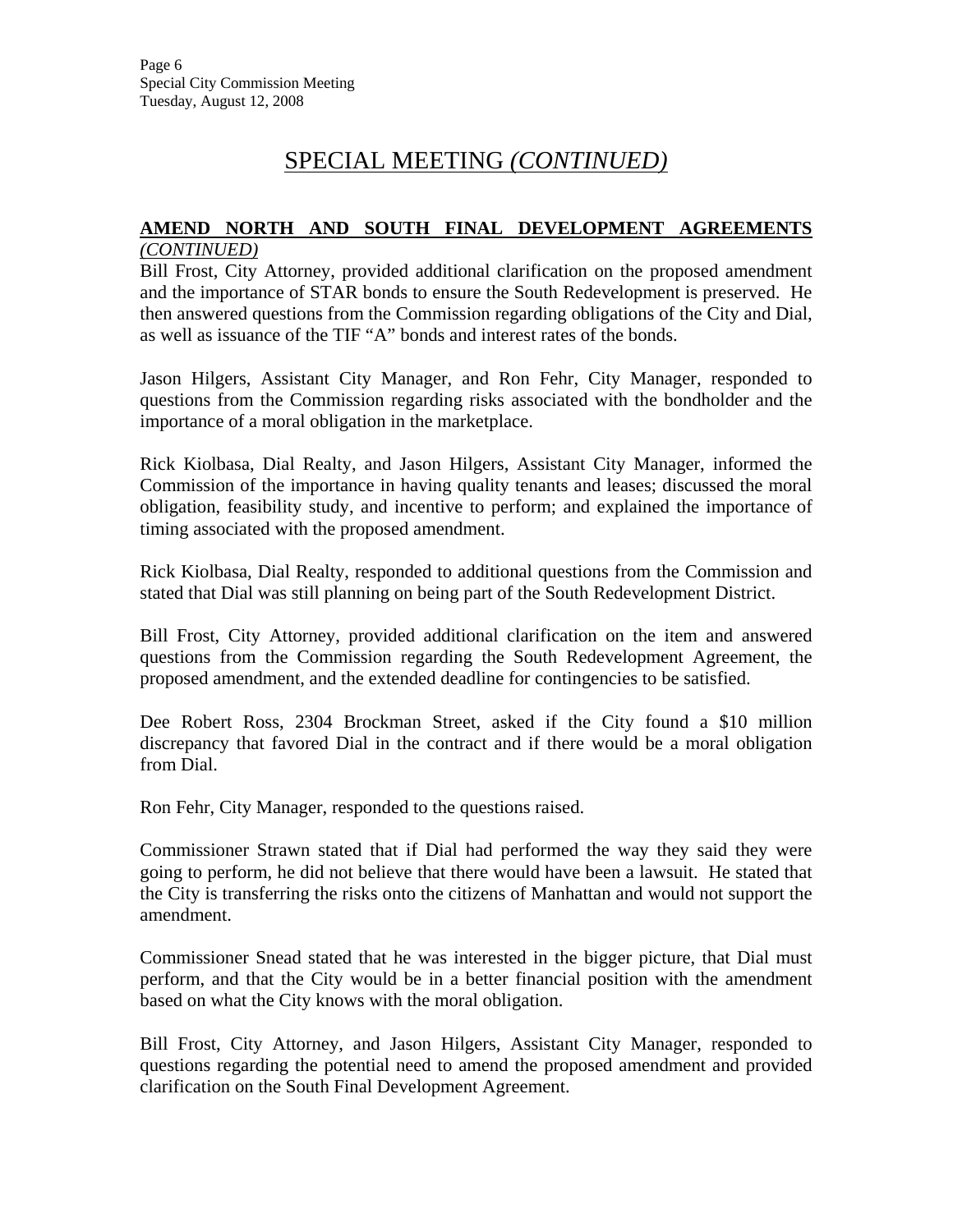#### **AMEND NORTH AND SOUTH FINAL DEVELOPMENT AGREEMENTS** *(CONTINUED)*

Rick Kiolbasa, Dial Realty, informed the Commission that the lawsuit has resulted in the project construction being delayed for six months.

Jason Hilgers, Assistant City Manager, and Ron Fehr, City Manager, provided additional information and clarification to the Commission regarding the residential commitment from Dial and the assessments.

After discussion, Commissioner Strawn moved to table approval of the proposed amendment to the North and South Final Development Agreements and associated agreements with Dial Realty until the next legislative session of the City Commission, to be held on Tuesday, August 19, 2008. Commissioner Sherow seconded the motion.

Rick Kiolbasa, Dial Realty, informed the Commission that it is imperative to get a vote up or down on this item tonight or he cannot move forward on the construction. He then responded to questions from the Commission.

Jason Hilgers, Assistant City Manager, provided additional information on the item.

After additional discussion, on roll call vote, motion failed 3-2, with Mayor Hatesohl and Commissioners Snead and Phillips voting against the motion.

After discussion, Commissioner Snead moved to approve the proposed amendment to the North and South Final Development Agreements and associated agreements with Dial Realty. Mayor Hatesohl seconded the motion.

Mayor Hatesohl stated that now is the time and if the City is going forward with this, the Commission needs to move forward tonight.

Commissioner Sherow stated that if the City is only going to get Hy-Vee and Best Buy if the Commission does not act on this amendment tonight, that this is not the kind of partner he wanted. He requested that the Commission have another week to further analyze this and receive public reaction before the Commissioners are forced to make a decision.

Commissioner Phillips stated that they have been talking about this redevelopment for the past two years with the current Commission and was willing to approve the request and allow the project to proceed forward, as envisioned.